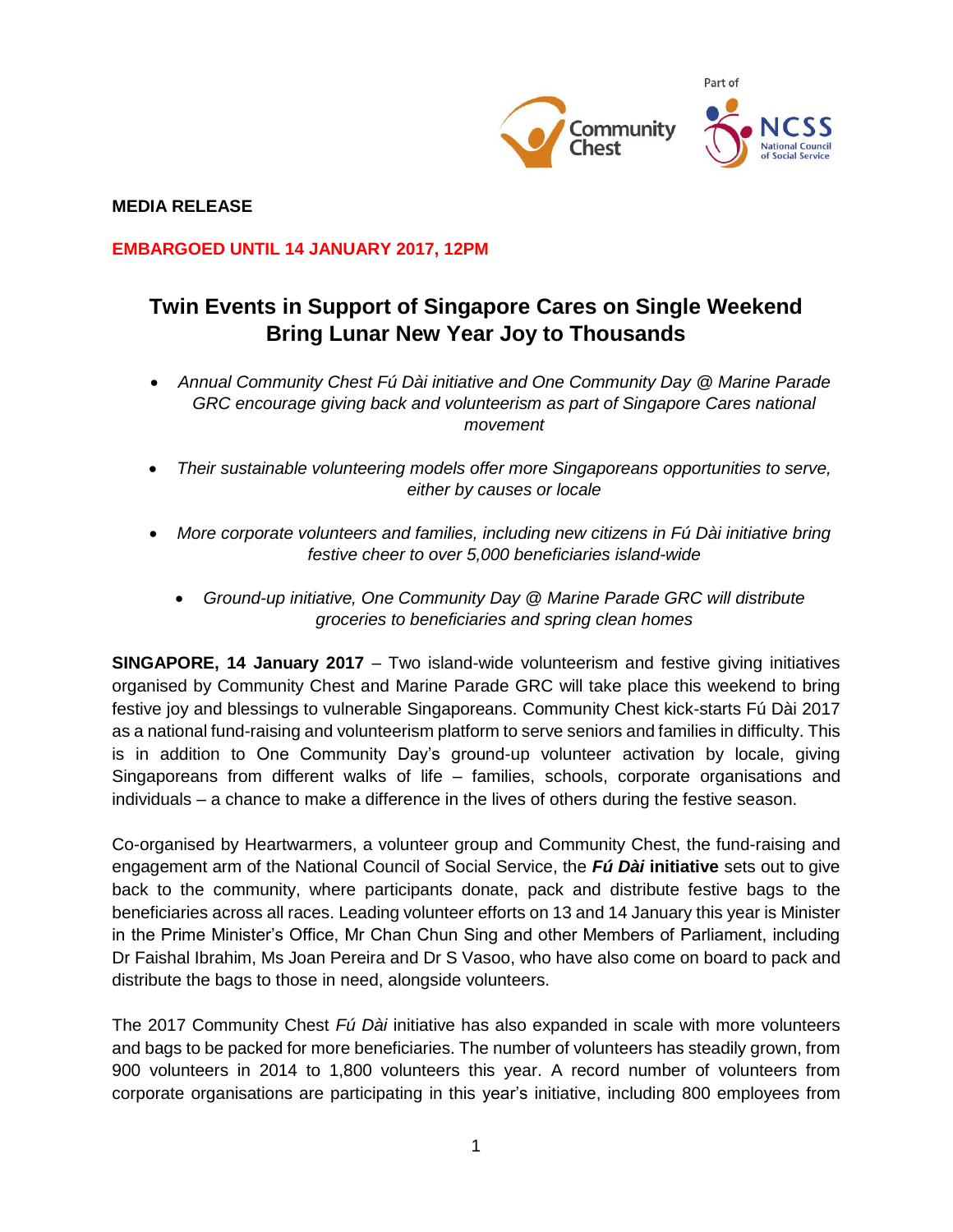

Standard Chartered Bank. Other volunteers also include new Singaporean citizens eager to make contributions to their new home.

Each *Fú Dài*, which means "bag of blessings and joy" in Mandarin, is stocked with festive items and household necessities and particularly for the seniors, are based on their food preferences from feedback to Community Chest.

Following the *Fú Dài* distribution is Marine Parade GRC's **One Community Day** taking place on 15 January (Sunday). This is a ground-up initiative where residents, schools, merchants and other community stakeholders come together to donate and distribute food to underprivileged beneficiaries, as well as assist in spring cleaning. An initiative that started out with rice distribution in Kembangan Chai Chee in 2011, One Community Day has since evolved to include health food distribution and spring cleaning. For the first time, residents can also look forward to selecting food items at one of the three marketplaces in Chai Chee, in addition to their basic food bag. This year, students from MINDS Towner Garden School, will also be volunteering in One Community Day 2017 by helping with the packing of food items.

Both of these initiatives are in support of **Singapore Cares**, a national movement to inspire more Singaporeans to care for one another. Said Ms Ng Ling Ling, Assistant CEO at NCSS and Managing Director at Community Chest, ""The partnership between Community Chest and Marine Parade GRC under Singapore Cares will heighten awareness, enable shared learnings and more meaningful volunteerism experiences. The festive period can be a difficult time for seniors at risk of isolation and families in difficulty. As Community Chest continues to raise funds to support the disadvantaged, we are heartened by the growing numbers in volunteers as more Singaporeans recognise the importance of giving back to the community. It is an encouraging sign that we are moving towards an increasingly caring and inclusive nation."

Said Mr Ong Hoon Hong, Organising Chairman for One Community Day 2017, "The beneficiaries from One Community Day are not only the recipients of the donated food or spring cleaning, but also those who donated food and money, as well as volunteers who sacrificed their time and effort in both food distribution and spring cleaning. They will not only gain first-hand experience in the 'act of giving' but also better understand the lives of the less fortunate."

More volunteers have also come on board this year for both food distribution and spring cleaning for One Community Day, including corporate volunteers, schools from tertiary institutes and other special needs organisations. Three training sessions were also organised to familiarise participating volunteers on the background of the beneficiaries, with the social schemes available to beneficiaries, and to train them on understanding beneficiaries' needs and assessing their living conditions during their visit on the actual event day. Beneficiaries for One Community Day 2017 include homes in Kembangan-Chai Chee, Marine Parade, Geylang Serai, Braddell Heights, Public Assistance Recipients and nursing homes within the Marine Parade GRC.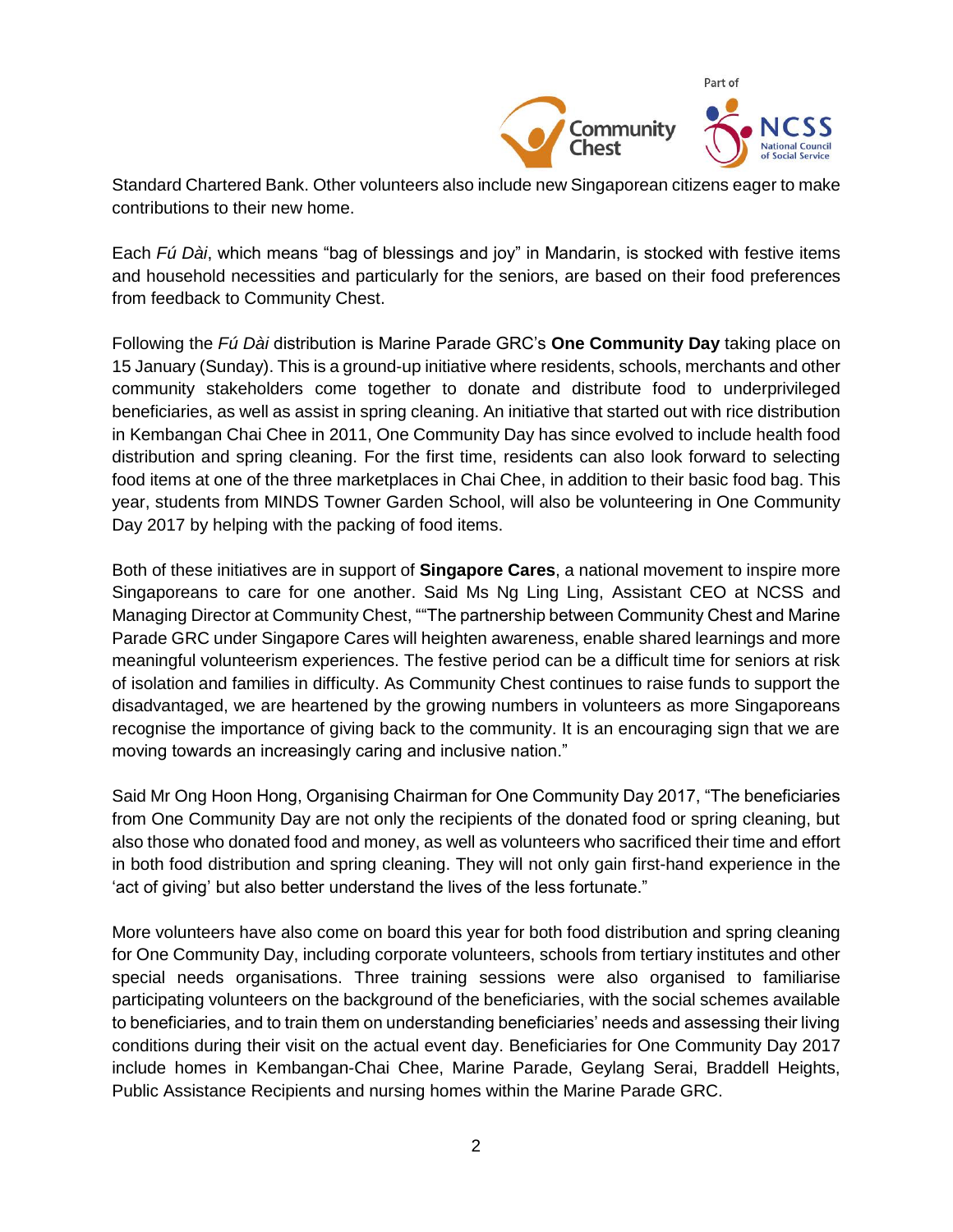

- END -

## **National Council of Social Service (NCSS)**

NCSS is the umbrella body for over 450-member social service organisations in Singapore. Its mission is to provide leadership and direction in enhancing the capabilities and capacity of our members, advocating for social service needs and strengthening strategic partnerships, for an effective social service ecosystem. Community Chest is the fundraising and engagement arm of NCSS and Social Service Institute (SSI) is the human capital development arm of NCSS.

#### [www.ncss.gov.sg](http://www.ncss.gov.sg/)

## **Community Chest**

For over 30 years, Community Chest has been engaging the community to support people in need through fund-raising and volunteering. Community Chest supports about 80 charities in Singapore, allowing them to focus on caring for the disadvantaged. As Community Chest's fundraising and operating costs are covered mainly by Tote Board and Singapore Pools, 100% of your donations will go towards helping:

- Children with special needs and youths-at-risk to reach their potential
- **Adults with disabilities to integrate into society**
- Relationships of families in difficulty to stay resilient
- Seniors to age graciously in the community
- **Persons with mental health issues to integrate into society**

Give Hope. Share Joy at comchest.sg.

#### **For media enquiries, please contact:**

#### **Ms Stephanie AwYong**

Senior Account Manager Ogilvy Public Relations Tel: 6213 9930 Email: stephanie.awyong@ogilvy.com

# **Ms Shazliana Heron**

Manager, Corporate Communications National Council of Social Service Tel: 6210 2639 Email: [shazliana\\_heron@ncss.gov.sg](mailto:shazliana_heron@ncss.gov.sg)